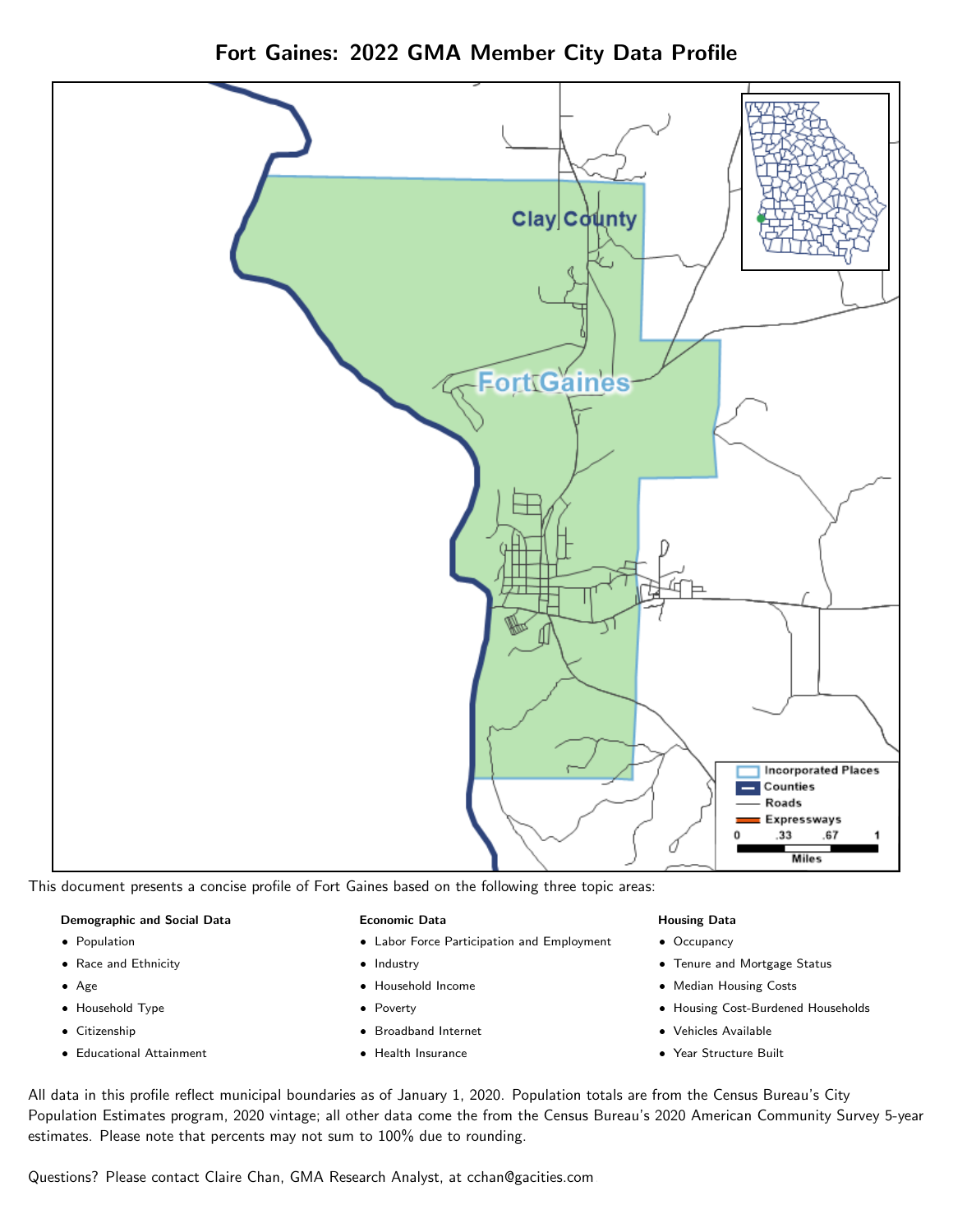# Fort Gaines: Demographic and Social









Source: American Community Survey, 2020 5-year estimates, table B05002 Source: American Community Survey, 2020 5-year estimates, table B15002





Source: U.S. Census Bureau, City Population Estimates, 2020 vintage Source: American Community Survey, 2020 5-year estimates, table B03002

## Household Type



#### Educational Attainment



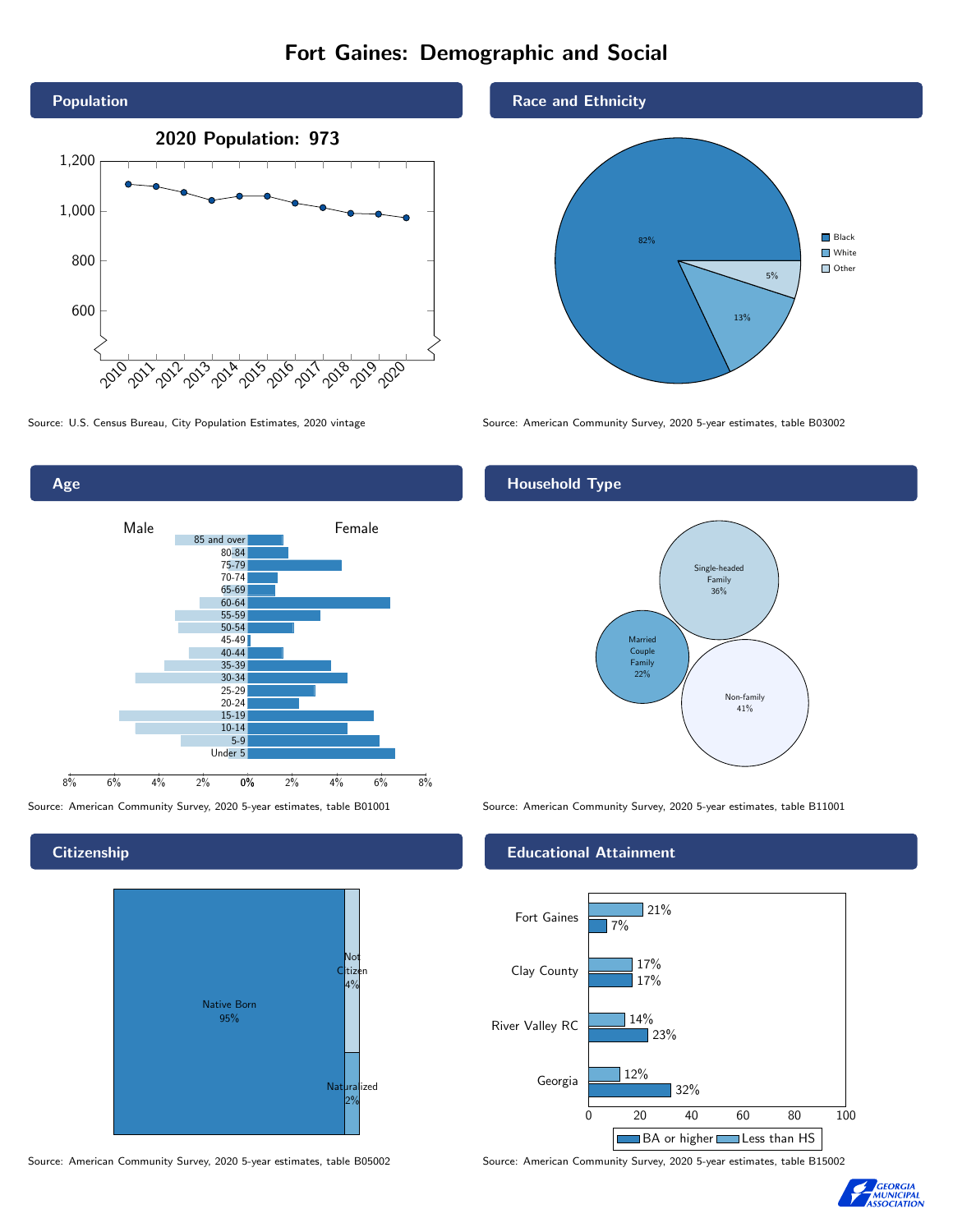# Fort Gaines: Economic



Source: American Community Survey, 2020 5-year estimates, table B23001 Note: Unemployment rate is based upon the civilian labor force.

# Industry

| Agriculture, forestry, fishing and hunting, and mining      | 5%    |
|-------------------------------------------------------------|-------|
| Construction                                                | 11%   |
| Manufacturing                                               | 12%   |
| <b>Wholesale Trade</b>                                      | $0\%$ |
| Retail Trade                                                | 17%   |
| Transportation and warehousing, and utilities               | 12%   |
| Information                                                 | $0\%$ |
| Finance and insurance, real estate, rental, leasing         | $1\%$ |
| Professional, scientific, mgt, administrative, waste mgt    | $2\%$ |
| Educational services, and health care and social assistance | 36%   |
| Arts, entertainment, recreation, accommodation, food        | 3%    |
| service                                                     |       |
| Other services, except public administration                | $0\%$ |
| Public administration                                       | 2%    |

Source: American Community Survey, 2020 5-year estimates, table C24030



Source: American Community Survey, 2020 5-year estimates, tables B19013 and B19025 Source: American Community Survey, 2020 5-year estimates, table B17010



Poverty



# **Health Insurance**



Source: American Community Survey, 2020 5-year estimates, table B28002 Source: American Community Survey, 2020 5-year estimates, table B18135